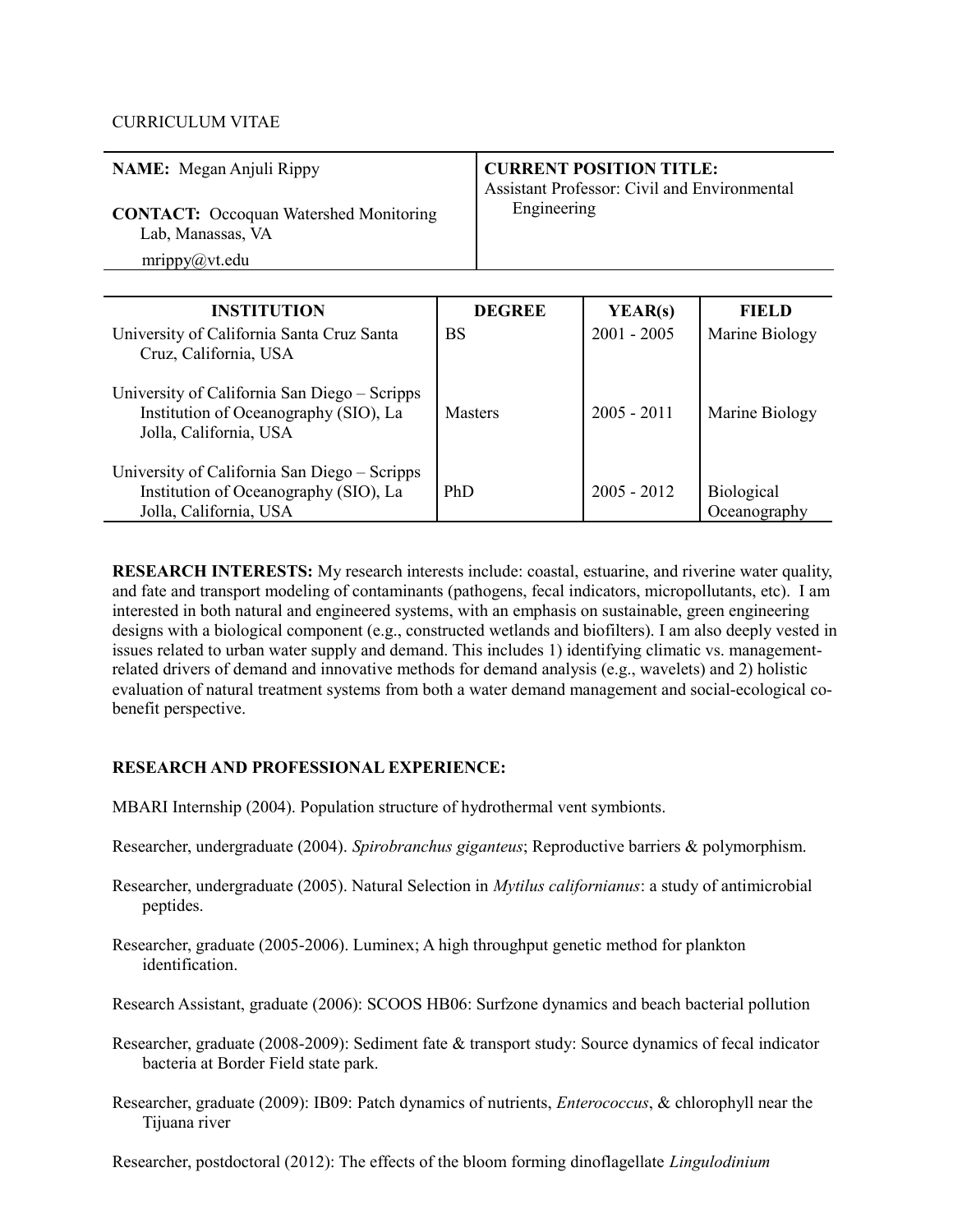*polyedrum* on the mortality of *Enterococcus faecium* in seawater: mortality rates, water quality impacts, and monitoring implications.

Researcher, specialist (2013): UCI PIRE Layer 1; Improving pollutant removal in biofilters and streams.

- Researcher, postdoctoral (2013-2017): UCI PIRE Layer 1; Emphasis: surface microlayers in LID systems, pollutant removal trade-offs associated with novel engineering design, fate/transport modeling of conservative tracers in urban estuaries, and timeseries analysis of urban water demand.
- Researcher, postdoctoral (2017-2018): UCI MRPI; Emphasis: ecosystem services and disservices in green stormwater infrastructure
- Researcher, assistant project scientist (2018): UCI MRPI; Emphasis: fate/transport modeling of biofilters, ecosystem services and disservices in green stormwater infrastructure, and coupled human-natural systems

Assistant Professor, Virginia Tech (2018 - present)

### **IRB APPROVED HUMAN SUBJECTS STUDIES (1)**

Lead Researcher: **Rippy, M.A**. - HS# 2017-3998, "UC Reliance #2817: Fighting Drought with Stormwater: The Perceived Services and Disservices of Natural Treatment Systems (*2017*)

#### **GRANTS (6):**

- **Rippy, M. A.** *(Author)* "Surfzone Bacterial Pollution: Biological Mediation of Bacterial Inactivation" Michael M. Mullin Fund (**\$5,000** July 5, 2007)
- **Rippy, M. A***. (Author)* "Sediment Sampling in Support of the Tijuana Sediment Fate and Transport Demonstration Project" California Department Boating and Waterways (**\$100,000** October 9, 2008 – October 31, 2009).
- Feddersen, F. (*PI*); Franks, P. J. S. (*PI*); Guza, R. T. (*Author*); **Rippy, M. A. (***Author***)**; Omand, M (*Author*). "Patch Dynamics of Nutrients, Fecal Indicator Bacteria and Chlorophyll near the Tijuana River." California Sea Grant (**\$240,277** December 8, 2008 – present).
- Asch, R. (*Author*); Cawood, A. (*Author*); Davidson, P. (*Author*); Goldstein, M. (*Chief Scientist*); Ohman, M. (*PI*); Powell, J. (*Author*); **Rippy, M. A. (***Author***)**; Taniguchi, D (*Author*). "Distribution and Ecological Consequences of Plastic Debris in the North Pacific Gyre (SEAPLEX)" University of California Ship Fund Committee & Project Kaisai (**\$505,000** August 9, 2009 - August 21, 2009).
- **Rippy, M. A. (***Author***)** "Surfzone Bacterial Pollution: the Survival of Fecal Indicator Bacteria in a Phytoplankton Soup" California Department of Boating and Waterways Oceanography Program (**\$17,400** August, 2012 – 2013)
- Grant, S. B. (*PI*); Ambrose, R. (*Co-PI*); Holden, T. (*Co-PI*); Levin, L. (*Co-PI*); Mehring, A. (*Author/Co-Investigator*); **Rippy, M. A. (***Author/Co-Investigator***)**; Walker, S. (*Co-PI*); Winfrey, B. (*Author/Co-Investigator*). "Fighting Drought With Stormwater: From Research to Practice". A Multicampus Research Proposal (MRPI) University of California Research Initiatives. (**\$1,900,000** December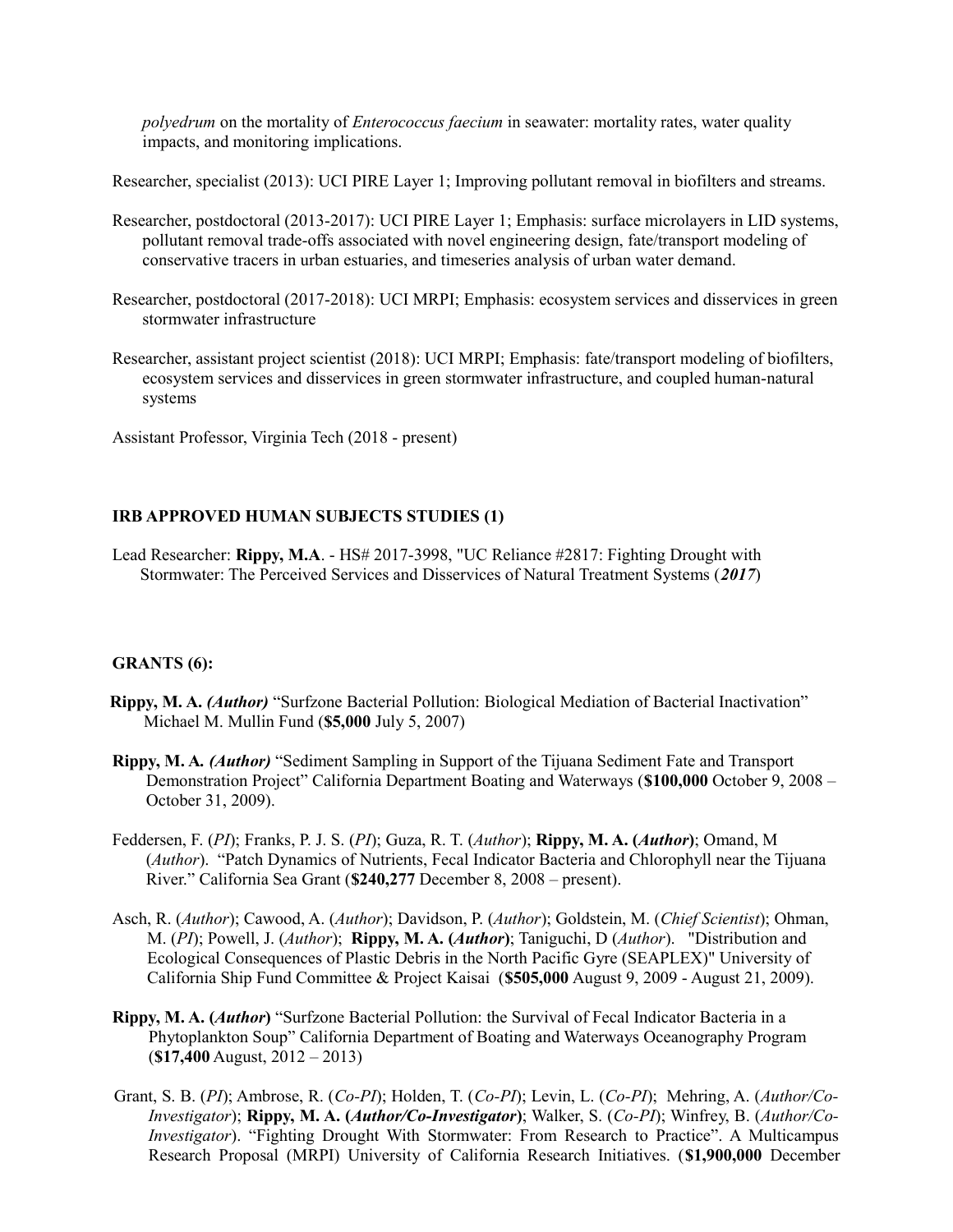2016)*.*

Venkatasubramanian, N. (*UCI PI*); Grant, S. B. (*UCI Co-PI*); Feldman, D. (*UCI Co-PI*); Hsu, K. (*UCI Co-PI*); Mehrotra, S. (*UCI Co-PI*); **Rippy, M. A.** (*VT PI*). CISTERN: Community-based Intelligent StormwaTER Networks. Cyber-Physical Systems Frontiers, NSF. submitted

### **PUBLICATIONS and SUBMITTED MANUSCRIPTS (17):** \*indicates corresponding author

- **Rippy, M. A.\***; Franks, P. J. S.; Feddersen, F.; Guza, R; Moore, D. F. Physical dynamics controlling variability in nearshore fecal pollution: Fecal Indicator Bacteria as passive particles, *Marine Pollution Bulletin.* **2013**. *66*, 151-157.
- **Rippy, M. A.\***; Franks, P. J. S.; Feddersen, F.; Guza, R; Moore, D. F. Factors controlling variability in nearshore fecal pollution: is mortality important? *Marine Pollution Bulletin.* **2013**. *66*, 191-198.
- **Rippy, M. A.\***; Franks, P. J. S.; Feddersen, F.; Guza, R; Warrick, J. A. Beach nourishment impacts on bacteriological water quality and phytoplankton bloom dynamics. *Environmental Science and Technology.* **2013**. *47*, 6146-6154.
- **Rippy, M. A.**, Stein, R., Sanders, B., Davis, K., McLaughlin, K., Skinner, J., Kappeler, J., Grant, S. B.\* Small drains, big problems: the impact of dry weather runoff on shoreline water quality at enclosed beaches. *Environmental Science and Technology*. **2014**. *48*, 14168-14177.
- **Rippy, M. A.\*** Meeting the Criteria: linking biofilter design to fecal indicator bacteria removal. *WIREs Water.* **2015.** *2*, 577-592. DOI:10.1002/wat2.1093.
- Azizian, M.; Grant, S. B.\*; Kessler, A.; Cook, P.; **Rippy, M. A.**; Stewardson, M. Bedforms as biocatalytic filters: a pumping and streamline segregation (PASS) model for nitrate removal in permeable sediments. *Environmental Science & Technology*. **2015.** *49*, 10993–11002 DOI:10.1021/acs.est.5b01941.
- Askarizadeh, A.; **Rippy, M.A.**; Fletcher, T.; Feldman, D.; Peng, J.; Bowler, P.; Mehring, A.; Winfrey, B.; Vrugt, J.; AghaKouchak, A.; Jiang, S.; Sanders, B.; Levin, L.; Taylor, S.; Grant, S.B.\* From Rain Tanks to Catchments: Use of Low-Impact Development to Address Hydrologic Symptoms of the Urban Stream Syndrome. *Environmental Science and* Technology. **2015**, *49*, 11264-11280. DOI:10.1021/acs.est.5b01635.
- **Rippy, M. A.\***; Weiden, L.; Cooper, W.; Deletic, A.; Grant, S. B. Microlayer enrichment in natural treatment systems (NTS): linking the surface microlayer to urban water quality. *WIREs Water*, **2016**, *3(2)*, 269-281*.* DOI:10.1002/wat2.1128.
- Walsh, C.J.\*; Booth, D.B.; Burns, M. J.; Fletcher, T. D.; Hale, R.L.; Hoang, L. N.; Livingston, G.; **Rippy, M.A.**; Roy, A.H.; Scoggins, M.; Wallace, A. Principles for urban stormwater management to protect stream ecosystems. *Freshwater Science.* **2016,** *35(1)*, 398-411.
- Mehring, A.S.\*; Hatt, B.E.; Kraikittikun, D.; Orelo, B.D.; **Rippy, M.A.**; Grant, S.B.; Gonzalez, J.P.; Jiang, S.C.; Levin, L.A. Soil invertebrates in Australian rain gardens and their potential roles in storage and processing of nitrogen. *Ecological Engineering*, **2016,** *97*, 138-143.
- Hemati, A.; **Rippy, M. A.\***; Grant, S. B.; Davis, K.; Feldman, D. Deconstructing demand: the anthropogenic and climatic drivers of urban water consumption. *Environmental Science and Technology*, **2016**, *50*, 12557-12566. DOI: 10.1021/acs.est.6b02938.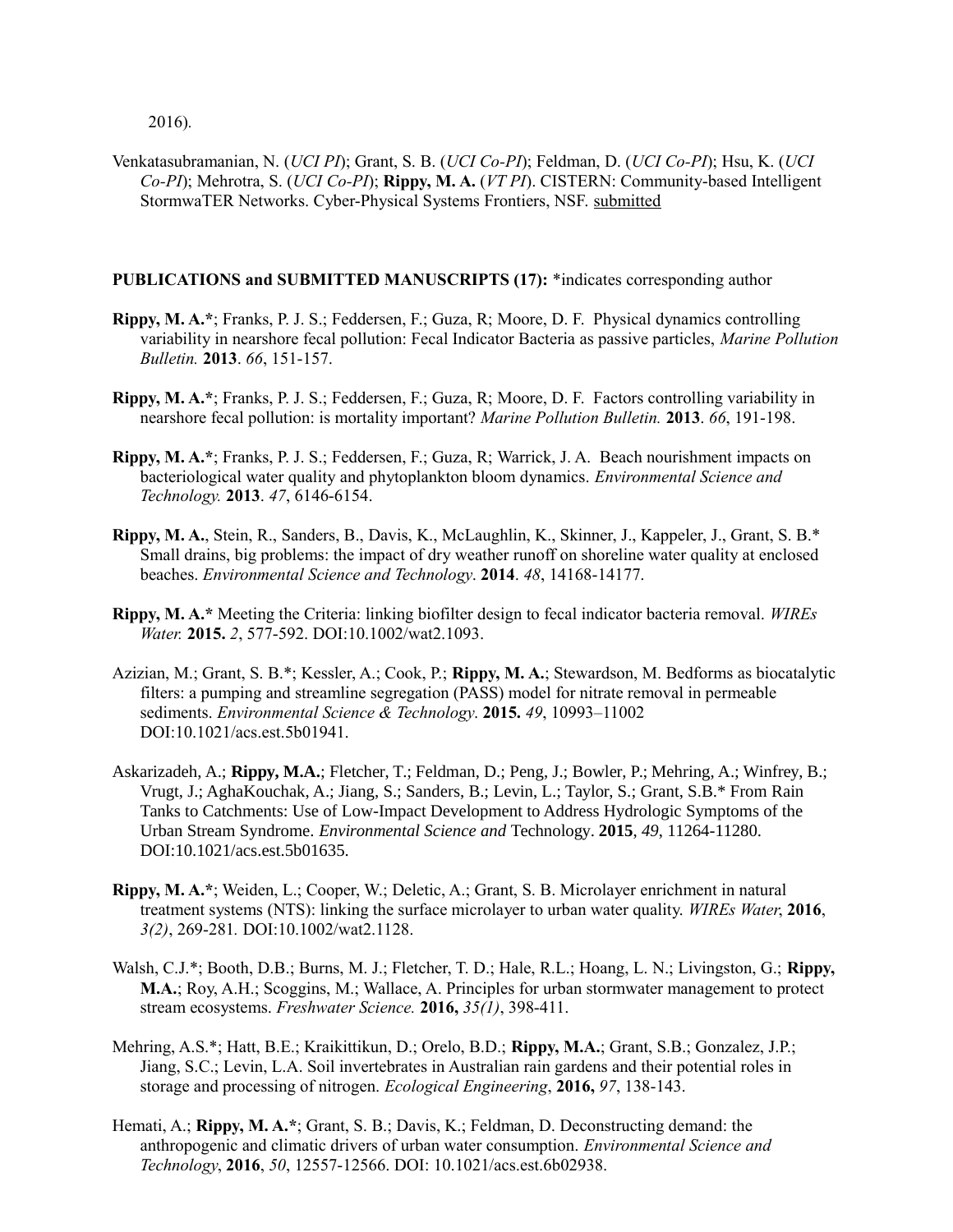- Peng, J.\*; Cao, Y.\*; **Rippy, M. A.**; Afrooz, ARM N.; Grant, S. B. Indicator and Pathogen Removal by Low Impact Development Best Management Practices. *Water*. **2016**, *8,* 12-24.
- **Rippy, M. A.**; Deletic, A.; Black, J.; Aryal, R.; Lampard, J-L., Tang, J.; McCarthy, D.; Kolotelo, P.; Sidhu, J.; Gernjak, W.\* Pesticide occurrence and spatio-temporal variability in urban run-off across Australia. *Water Research*. **2017**, *115*, 245-255.
- Parker, E. A.; **Rippy, M. A.**; Mehring, A.; Winfrey, B.; Ambrose, R. F.; Levin, L. A.; Grant, S. B.\* The predictive power of clean bed filtration theory for fecal indicator bacteria removal in biofilters. *Environmental Science and Technology*. **2017**, *51*, 5703–5712. DOI: 10.1021/acs.est.7b00752
- Azizian, M.; Boano, F.; Cook, P. L. M.; Detwiler, R. L.; **Rippy, M. A.**; Grant, S. B.\* Ambient groundwater flow diminishes nitrate processing in the hyporheic zone of streams. *Water Resources Research*. **2017**, *53*, 3941–3967.
- Grant, S. B.,\* Azizian, M., Cook, P., Boano, F., **Rippy, M. A.** Factoring physics into local and global assessments of nitrogen pollution. *Science*, 359 (6381), 1266-1269.
- Huang, X.<sup>1;</sup> Rippy, M. A.<sup>1</sup>; Mehring, A. S.; Winfrey. B. K.; Jiang, S. C.\*; Grant, S. B. Shifts in dissolved organic matter and microbial community composition are associated with enhanced removal of fecal pollutants in urban stormwater wetlands *Water Research.* **2018**, 137, 310-323.
- Grant, S. B.\*, Azizian, M.; Cook, P., Boano, F., **Rippy, M. A**. Heed thy Speed Limit! Under Review in Science
- Duong, K.; Grant\*, S. B., Pierce, G., Vrugt, J. A.; Feldman, D.; **Rippy, M. A.**; Zanetti, E.; McNulty, A. State emergency proclamations and the built environment drive participation in a "Cash for Grass" water conservation program. *In prep*
- Grant, S.B.\*; **Rippy, M. A.**; Duong, K.; Feldman, D.L.; Peel, M.; Petersen, T.; AghaKouchak, A.; McBride, M.; Ravelico, J.; Davis, K. What makes an urban water system resilient? *In prep*
- Askarizadeh, A.; **Rippy, M. A.**; Feldman, D.; Pettigrove, V.; Sanders, B.; Sengupta, A.; Azizian, Kellar, C.; Grant, S. B.\* Ecosystems on the Edge: In-stream treatment and watershed nitrate management. *In prep.*

#### **PRESENTATIONS (19):**

- **Rippy, M. A**.; Jones, J.; Vrijenhoek, R. C.; ITS Amplification of Vent Tubeworm Symbionts: Testing PCR Fidelity. MBARI Intern Seminar, **2004**, California.
- **Rippy, M. A**.; Feddersen F.; Leichter, J.; Omand, M.; Moore, D. F.; McGee, C. D.; & Franks, P. J. S. Spatio-Temporal Variability in Fecal Indicator Bacteria Concentrations at Huntington Beach: Connections to Physical Forcing. American Geophysics Union Joint Assembly, **2007**, Mexico.
- **Rippy, M. A**.; Warrick, J.; Guza, R.; & Franks, P. J. S. The Ecological Implications of a San Diego Beach Nourishment: Nutrients, Phytoplankton, and Fecal Indicator Bacteria. Ocean Sciences, **2010**, Oregon.
- **Rippy, M. A.**; Franks, P. J. S; Feddersen, F.; & Guza, R. Spatio-Temporal Variability of Nearshore Fecal Indicator Bacteria: the relative importance of fluid dynamics and extra-enteric bacterial mortality. Ocean Sciences, **2012**, Utah.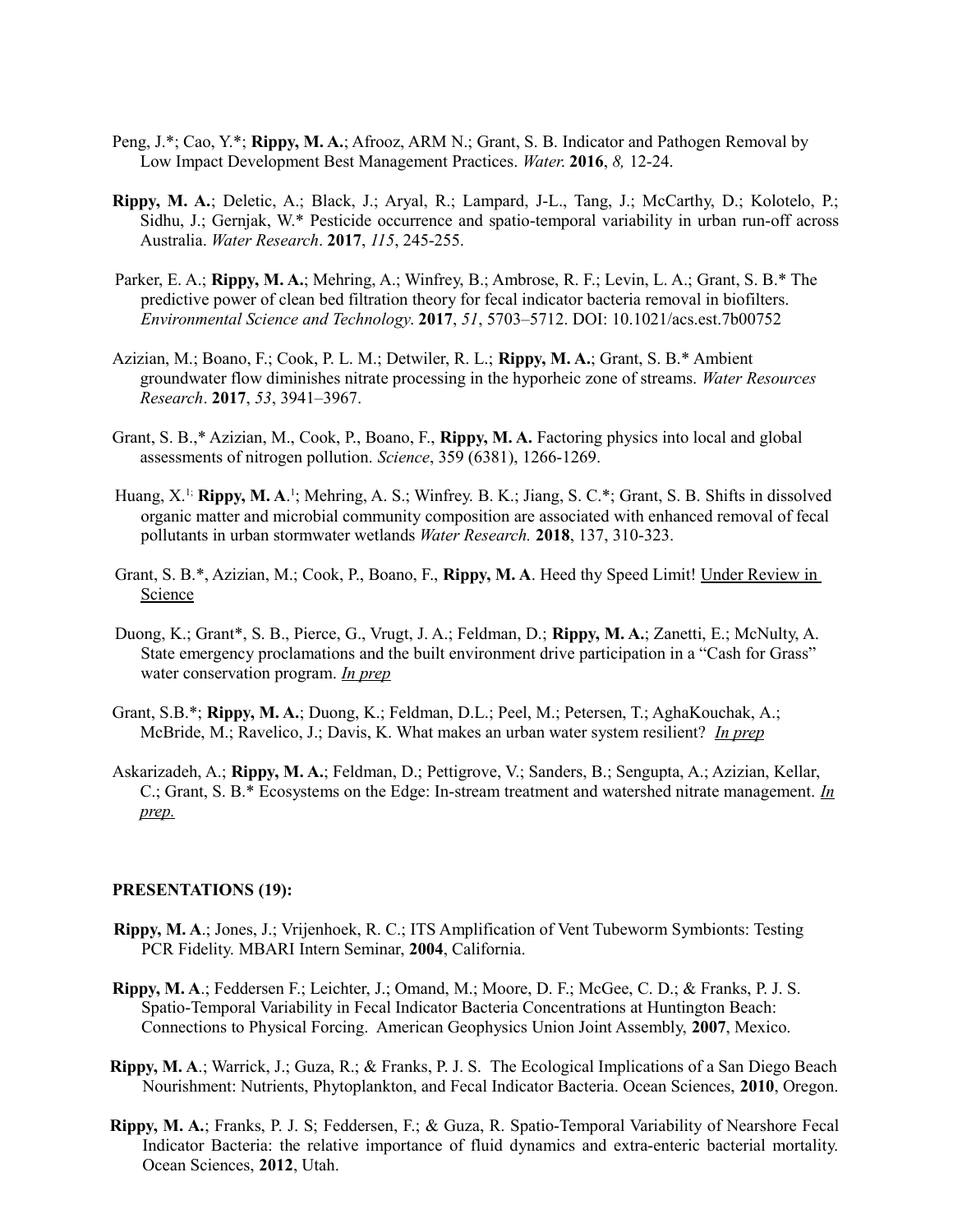- **Rippy, M. A.** (Invited speaker); Franks, P. J. S; Feddersen, F.; & Guza, R. Physical and Biological Dynamics of Surfzone Bacterial Pollution: Sources, Transports, and Survivorship Mechanisms. SCCWRP, **2012**, California.
- **Rippy, M. A.** (Invited speaker); Franks, P. J. S; Feddersen, F.; & Guza, R. Physical and Biological Dynamics of Surfzone Bacterial Pollution: Fluid Dynamics vs. Mortality. IGMPS Winter Seminar Series, UCSB, **2013**, California.
- **Rippy, M. A.** Optimized Water Sensitive Urban Design: Trade-offs in Pollutant Removal Efficiency. California Stormwater Quality Association (CASQA), **2013**, Lake Tahoe, CA.
- **Rippy, M. A**; Weiden, L.; Cooper, W.; Deletic, A.; McCarthy, D.; Grant, S. B. Micropollutants as hotspots in low impact development (LID) systems: linking the surface microlayer to urban water quality. 3rd Symposium on Urbanization and Stream Ecology, **2014**, Portland OR.
- **Rippy, M.A.**; Deletic, A.; Gernjak, W. Urban stormwater quality: linking pesticide variability to our sustainable water future. American Geophysical Union Fall Meeting, **2015**, San Francisco, CA.
- **Rippy, M.A.** Watershed Management for a Socially and Ecologically Sustainable Future. *University of Florida Faculty Candidate Seminar*, **2016,** Gainessville, FL.
- **Rippy, M.A.** Human and Environmental Health Microbiology and our Sustainable Urban Water Future. *University of Cincinnati Faculty Candidate Seminar*, **2016**, Cincinnati, OH.
- **Rippy, M.A.** Watershed Management for a Socially and Ecologically Sustainable Future. *University of Cincinnati Faculty Candidate Seminar*, **2016**, Cincinnati, OH.
- **Rippy, M.A.** Coastal Ecosystem Modeling Provides Insights for Our Sustainable Urban Water Future. *University of Central Florida Faculty Candidate Seminar*, **2016**, Orlando, FL.
- **Rippy, M.A.** The Richter Scale of Reduction: decoupling management and climatic related drivers of water conservation behavior. European Geosciences Union General Assembly, **2016**, Vienna, Austria.
- **Rippy, M.A.** Drivers of demand: a wavelet based approach for deconstructing climatic and anthropogenic features of urban water demand in Melbourne, Australia. Western Water, **2016**, Victoria, Australia.
- **Rippy, M.A.** An ecological framework for plant selection in biofilters. The California Stormwater Quality Association (CASQA), **2016**, San Diego, California.
- **Rippy, M.A.** (Invited Speaker) Universal Adaptive Strategy Theory: Bringing "Bio" to the Forefront of Biofilter Design. Localizing California Waters, **2016**, Yosemite, California.
- **Rippy, M.A.** The Water Sensitive City: A Coupled Human-Natural Systems Perspective, *Northeastern University Faculty Candidate Seminar*, **2017**, Boston, MA.
- **Rippy, M.A.** The Path to the Water Sensitive City is Paved with Good Intentions, *University of Florida Faculty Candidate Seminar*, **2017**, Gainesville, Florida.
- **Rippy, M.A.** The Water Sensitive City: Wavelets and Water Demand, *Utah State University Faculty Candidate Seminar*, **2017**, Logan, Utah.
- **Rippy, M. A.** The water sensitive city and our journey towards water 4.0, Virginia Tech Faculty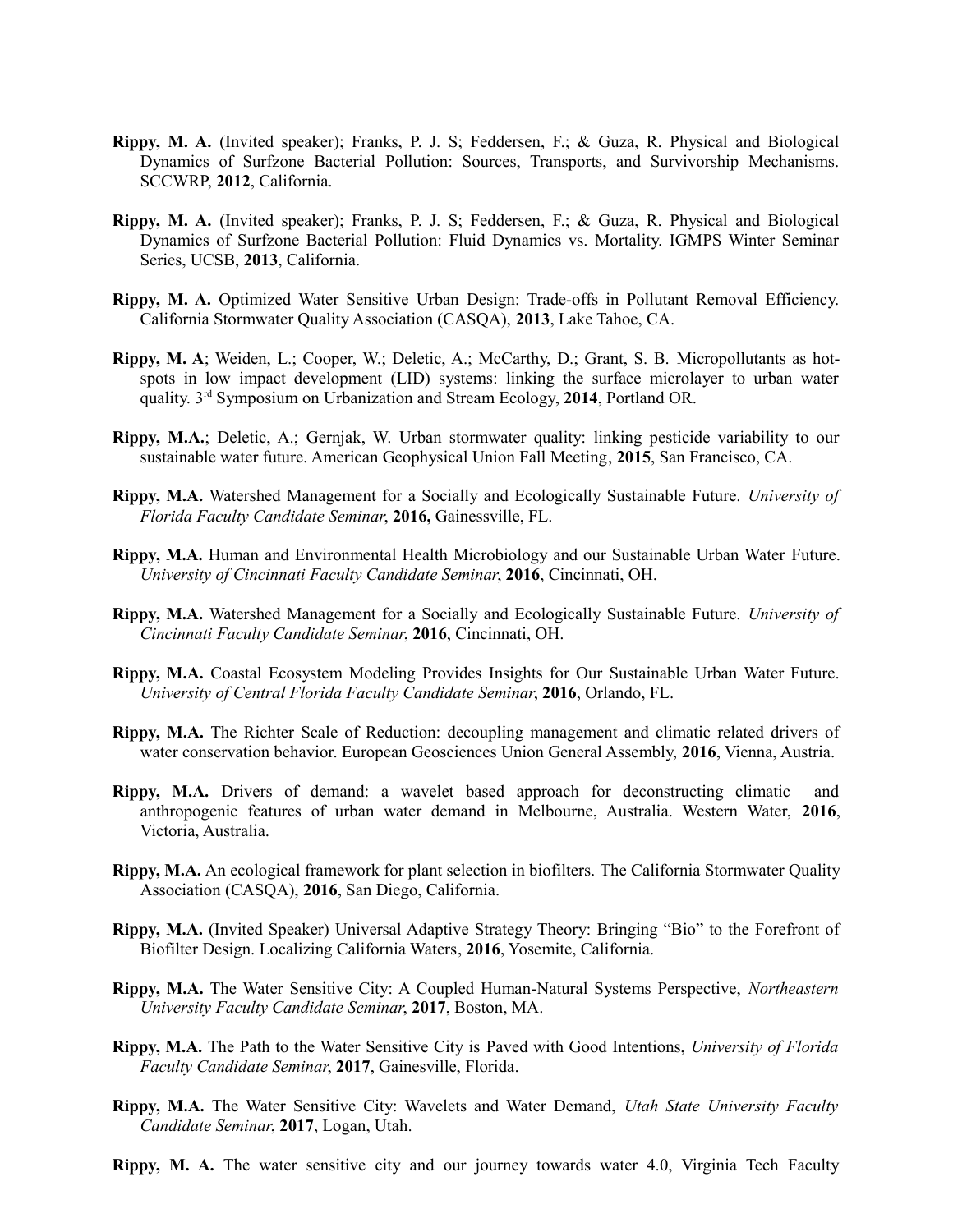Candidate Seminar, **2018**, Blacksburg, VA.

**Rippy, M. A.** A Tale of Two Cities: evolutionary trajectories of urban water demand, ACS, **2018**, New Orleans, LA.

### **POSTERS (10):**

- **Rippy, M. A.**; Ciglar, A.; Grant, S. B. Are fecal indicator bacteria like salt?: conservative tracer modeling and resistor theory in Newport Bay, California. Ocean Sciences, **2014**, Honolulu, HI.
- Moussavi-aghdam, A.; **Rippy, M. A.** Structural equation modeling of stormwater biofilters. UROP: Undergraduate Research Symposium, **2015**, Irvine, CA.
- **Rippy, M. A.** Meeting the criteria: linking biofilter design to fecal indicator bacteria removal and our sustainable water future. Water Resource Sustainability Issues on Tropical Islands, **2015**, Honolulu, HI.
- Parker, E.A., **Rippy, M. A.**, Mehring, A.S., Winfrey, B.K., Grant, S.B., Vrught, J.A., Hatt, B.E. Treating stormwater with green infrastructure: plants, residence time distributions, and the removal of fecal indicator bacteria. American Geophysical Union Fall Meeting, **2015**, San Francisco, CA.
- Ciglar, A., **Rippy, M.A.,** Grant, S.B. Modeling storm drain pollution in Newport Bay. American Geophysical Union Fall Meeting, **2015**, San Francisco, CA.
- Hemati, A. **Rippy, M.A.**, Davis, K. Grant, S.B. Dealing with drought: decoupling climatic and management-related drivers of water conservation behavior. American Geophysical Union Fall Meeting, **2015**, San Francisco, CA.
- Parker, E.A., Grant, S.B., **Rippy, M. A.**, Mehring, A.S., Winfrey, B.K., Vrught, J.A., Hatt, B.E. Fecal Indicator Bacteria Removal in Aging Biofilters: Investigating Residence Time Distributions and Plant Effects. Localizing California Waters, **2016**, Yosemite, CA.
- Azizian, M., **Rippy, M. A.**, Grant, S. B. Impacts of Urbanization on Nitrate Processing in Streams: Insights from a Simple Process-Based Model. Localizing California Waters, **2016**, Yosemite, CA.
- Hemati, A. **Rippy, M.A.**, Grant, S.B., Davis, K., Feldman, D. Deconstructing Demand: The Anthropogenic and Climatic Drivers of Urban Water Consumption. Localizing California Waters, **2016**, Yosemite, CA.
- Askarizadeh, A. **Rippy, M.A.**, Grant, S.B. From Rain Tanks to Catchments: Use of Low Impact Development to Address Hydrologic Symptoms of the Urban Stream Syndrome. Localizing California Waters, **2016**, Yosemite, CA.

#### **AWARDS:**

Award (2001-2005): UCSC Regent Scholar.

Membership (2002-present): National Society of Collegiate Scholars.

Award (2005): College Honors & Highest Honors in the Major (Marine Biology)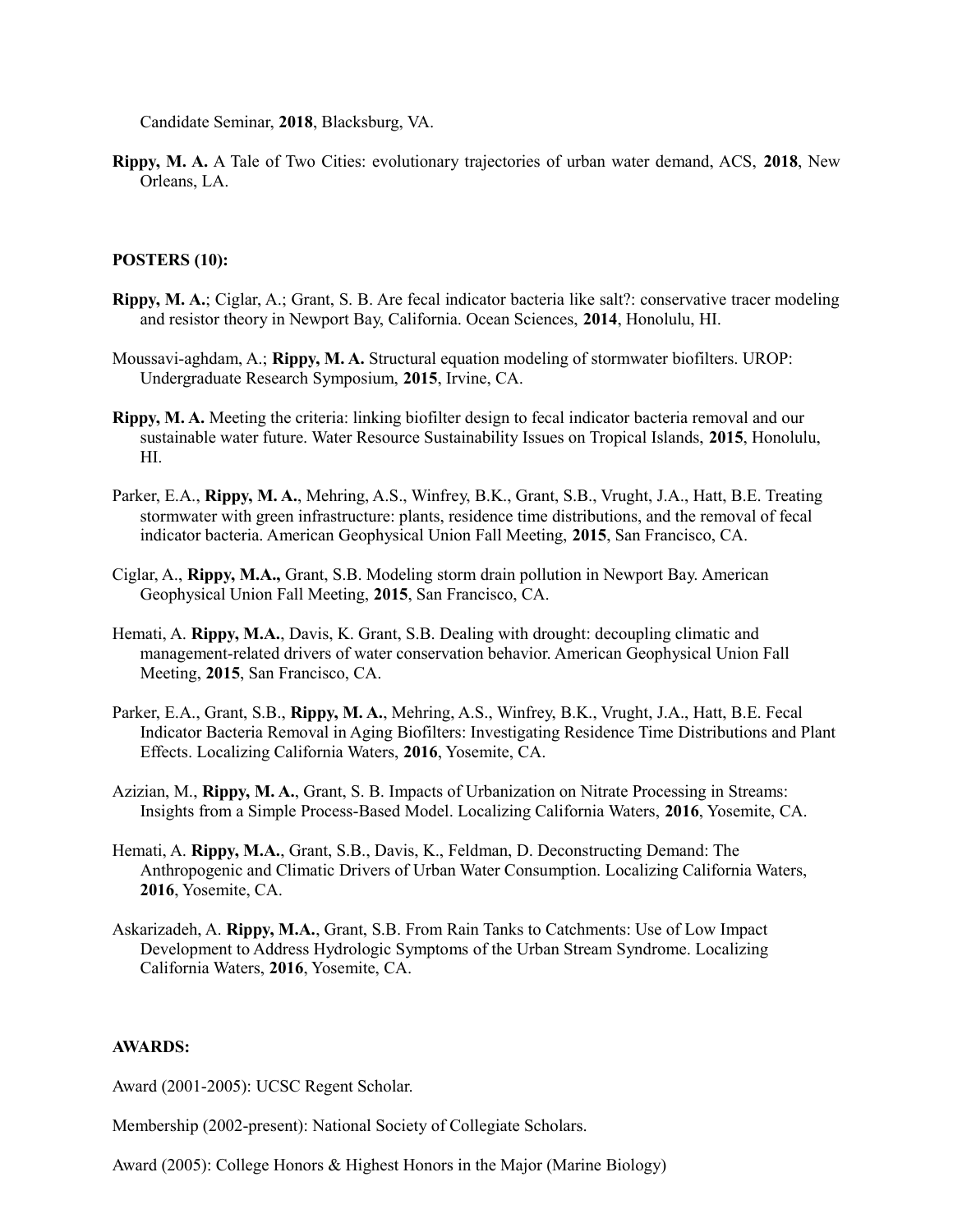Award (2005): Thesis Honors - (Natural selection in *M. californianus:* a study of antimicrobial peptides)

American Geophysics Union Joint Assembly Outstanding Student Paper Award for talk titled: Spatio-Temporal Variability in Fecal Indicator Bacteria Concentrations at Huntington Beach: Connections to Physical Forcing (2007).

Award (10/1/07 – 3/31/08): Stout Fellowship: \$13,580.

# **TEACHING/ADVISING (Recent):**

1) I am a recurrent guest lecturer in the graduate class Urban Water Sustainability at UCI (past 4 years), teaching 1-4 lectures per quarter. I also guest lecture for UCI's undergraduate Probability and Statistics course and assist with the computer-intensive aspects of that course (e.g., coding problem sets in Matlab or R).

2) Between 2013 and 2017, I co-developed a yearly, 6 week interdisciplinary and international undergraduate program with a sustainable water focus: Undergraduate PIRE Program Down Under. The program involves 2 weeks of lectures in the US (co-led), 2 weeks of data collection in Australia (co-led), and 2 weeks of data analysis back in the US (led by myself).

Lectures Delivered for UPP (2013):

*"Measuring TSS, chlorophyll, nutrients, and PAR in wetlands"*

*"Non parametric statistical tests and bootstrap methods"*

*"Principal Component Analysis and Generalized Linear Models"*

*"Communicating Science: talks, posters, and papers"*

*"Data Analysis: MLR & Virtual Beach"*

Lectures Delivered for UPP (2014):

*"Pollutant Removal in Biofilter Systems: are there trade-offs?"*

*"Measuring Physical and Chemical Water Quality Parameters"*

*"Advanced Statistical Tools for Data Analysis"*

*"Communicating Scientific Findings in Written and Oral Forms"*

# Lectures Delivered for UPP (2015):

*"Pollutant Removal in Stormwater Biofilters: Mechanisms and Trade-offs."*

*"Advanced Statistical Tools for Data Analysis: An Introduction to Bootstrap"*

*"Advanced Statistical Tools for Data Analysis: Structural Equation Modeling"*

*"Computer Programming in Matlab and R"* 

*"Communicating Scientific Findings in Written and Oral Forms"*

# Lectures Delivered for UPP (2016):

*"Meeting the Criteria: Mechanisms of FIB Removal in Stormwater Biofilters"*

*"Urban Stormwater Quality: Pesticide Variability and Management Implications"*

*"Advanced Statistical Tools for Data Analysis: Structural Equation Modeling"*

*"Evaluating Human and Environmental Co-benefits of Green Infrastructure"*

*"Computer Programming in Matlab and R"*

*"Hands-On Data Analysis: principal component analysis, structural equation models, & MLR"*

UPP Undergraduate Students Mentored (2013):

Maria Castillo (UCI): Now a *Lab Assistant* at the NRG Oncology Biospecimen Bank Kimberly Duong (UCLA): Now a *graduate student* at UC Irvine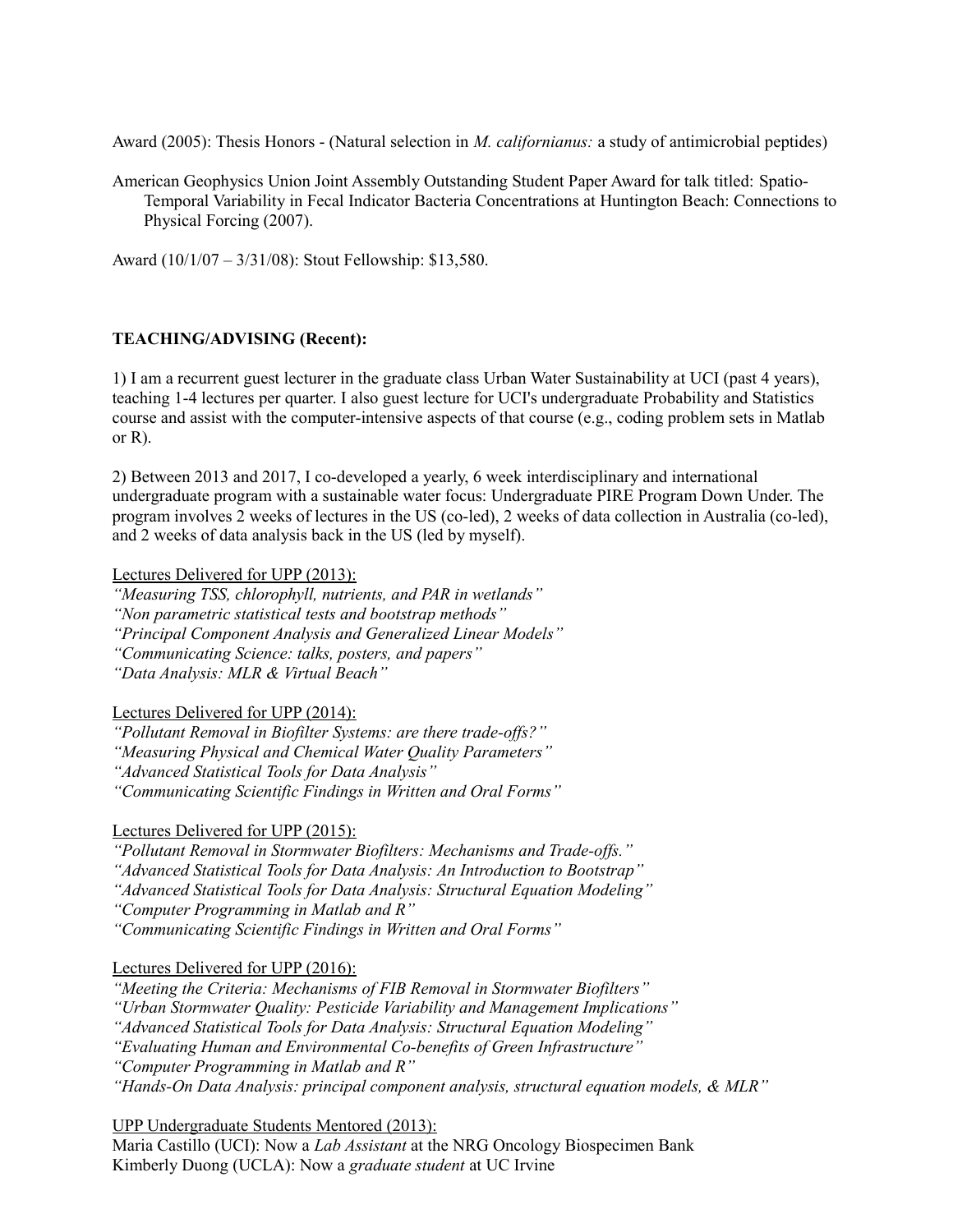Norma Galaviz (UCI): Now a *civil engineering intern* at Tetra Tech Edgar Gomez (UCI): Now a *graduate student* at UC Irvine Amanda Jimenez (UCI): Now an *odor panelist* at Aerotek Garfield Kwan (UCSD): Now a *graduate student* at the UC San Diego, SIO Ava Moussavi-Aghdam (UCI): Now a *graduate student* at UC Irvine Emily Parker (UCLA): Now a *graduate student* at UC Irvine Samuel Zabb-Parmley (UCLA): Now an *intern engineer* at KPFF Consulting Engineers Cameron Patel (UCI): Now a *graduate student* at UC Irvine Jessica Slatterlee (UCI): Now a *staff engineer* at Avocet Environmental, Inc. Kevin Tran (UCI): Now a *graduate student* at the University of Michigan

### UPP Undergraduate Students Mentored (2014):

Lynze Cheung (UCI): Now a *graduate student* at Monash University, AU Silvia Gonzalez (UCI): Now a *graduate student* at University of Oregon School of Law Dana Hernandez (UCI): Now a *graduate student* at UC Berkeley Allison Hornstra (UCLA): Now a *masters student* at the University of Texas at Austin Diana Kraikittikun (UCSD): Now a *physical therapy assistant* at Ultrahealth Sports Joaquin Marquez (UCI) Caitlin McAlpine (UCI): Now an *E.I.T* at the US Army Corps of Engineering Roderic Roberts (UCSD): Now a *robotics intern* at BASF Clint Rosser (UCSD) Elena Sy Su (UCI): Now a *civil engineer* at Los Angeles Department of Water and Power Madeline Walzem (UCSD): Now a *management intern* at the City of San Diego ESD Joey Yan (UCLA): Now a *masters student* at Stanford

UPP Undergraduate Students Mentored (2015):

Belin Cairo (UCI) Nicole Cuevas (UCI) Andy Hwang (UCSD) Minna Ho (UCLA) Shalini Kannan (UCLA) Alison Khoe (UCSD): Now a *masters candidate* at Yale Jimmy Luong (UCSD): Now a *PhD student* at UCLA Isabella Mariano (UCLA) Nikole Meade (UCI) Charlotte Papp (UCI) Andrew Price (UCI): Now an *engineering intern* at Mesa Consolidated Water District Oliver Saeby (UCI)*:* Now a *masters student* in Environmental Engineering at Stanford

UPP Undergraduate Students Mentored (2016): Bailey Balshor (UCI) Fredy Rabadan (UCSD) Lydia Natoolo (UCI) Marina Lindsay (UCLA): Now a *career writing consultant* at the University of California Santa Barbara Mayra Martinez (UCI) Monique Grimaldi (UCSD) Oswaldo Martinez (UCI) Paul Barton (UCLA) Ronald Domholdt (UCI): Now a *PhD student* in Engineering at the University of Michigan Sarah Chiang (UCLA): Now an *engineering intern* at Orange County Public Works Tess Hoang (UCI): Now a *graduate student* at the University of California, Berkeley Trenton Saunders (UCLA)